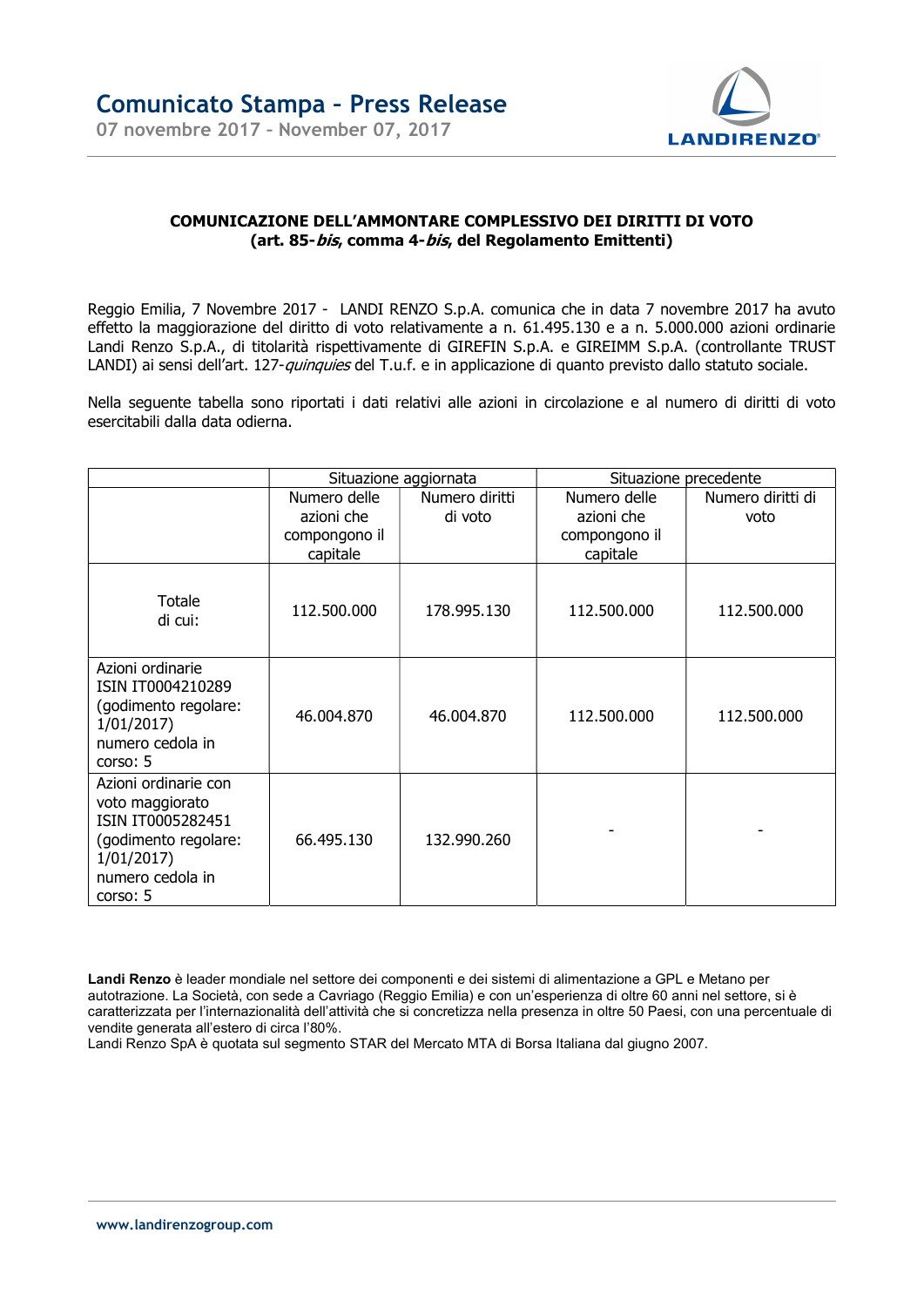

## NOTIFICATION OF CHANGES IN THE TOTAL AMOUNT OF THE VOTING RIGHTS (Article 85-*bis,* section 4-*bis,* of Consob Regulation no. 11971)

Reggio Emilia, 7 November 2017– LANDI RENZO S.p.A. hereby announces that on November, 7, 2017 became effective the increase of voting rights relating to nr. 61.495.130 and to nr. 5,000,000 Landi Renzo S.p.A. ordinary shares owned respectively by GIREFIN S.p.A. and GIREIMM S.p.A. (controller TRUST LANDI).

The following chart shows the total amount of the current Ordinay Shares and the total amount of the voting rights exercisable starting from today.

|                      | Current number of voting rights |               | Previous number of voting rights |               |
|----------------------|---------------------------------|---------------|----------------------------------|---------------|
|                      | Number of                       | Number of     | Number of                        | Number of     |
|                      | shares of                       | voting rights | shares of which                  | voting rights |
|                      | which the                       |               | the capital is                   |               |
|                      | capital is                      |               | composed                         |               |
|                      | composed                        |               |                                  |               |
| Total amount,        |                                 |               |                                  |               |
| of which:            |                                 |               |                                  |               |
|                      | 112,500,000                     | 178,995,130   | 112,500,000                      | 112,500,000   |
|                      |                                 |               |                                  |               |
| Ordinary Shares ISIN |                                 |               |                                  |               |
| IT0004210289         |                                 |               |                                  |               |
| (dividend rights)    | 46.004.870                      | 46,004,870    | 112,500,000                      | 112,500,000   |
| 1/01/2017            |                                 |               |                                  |               |
| Current cupon: 5     |                                 |               |                                  |               |
| Ordinary Shares with |                                 |               |                                  |               |
| increased voting     |                                 |               |                                  |               |
| rights               |                                 |               |                                  |               |
| ISIN IT0005282451    | 66,495,130                      | 132,990,260   |                                  |               |
| (dividend rights)    |                                 |               |                                  |               |
| 1/01/2017            |                                 |               |                                  |               |
| Current cupon: 5     |                                 |               |                                  |               |

Landi Renzo is the global leader in the LPG and Methane gas components and systems for motor vehicles sector. The Company is based in Cavriago (Reggio Emilia) and has over 60 years' experience in the sector, and is renowned for the extent of its international activities in over 50 countries, with export sales of about 80%. Landi Renzo S.p.A. has been listed on the STAR segment of the MTA Market of Borsa Italiana since June 2007.